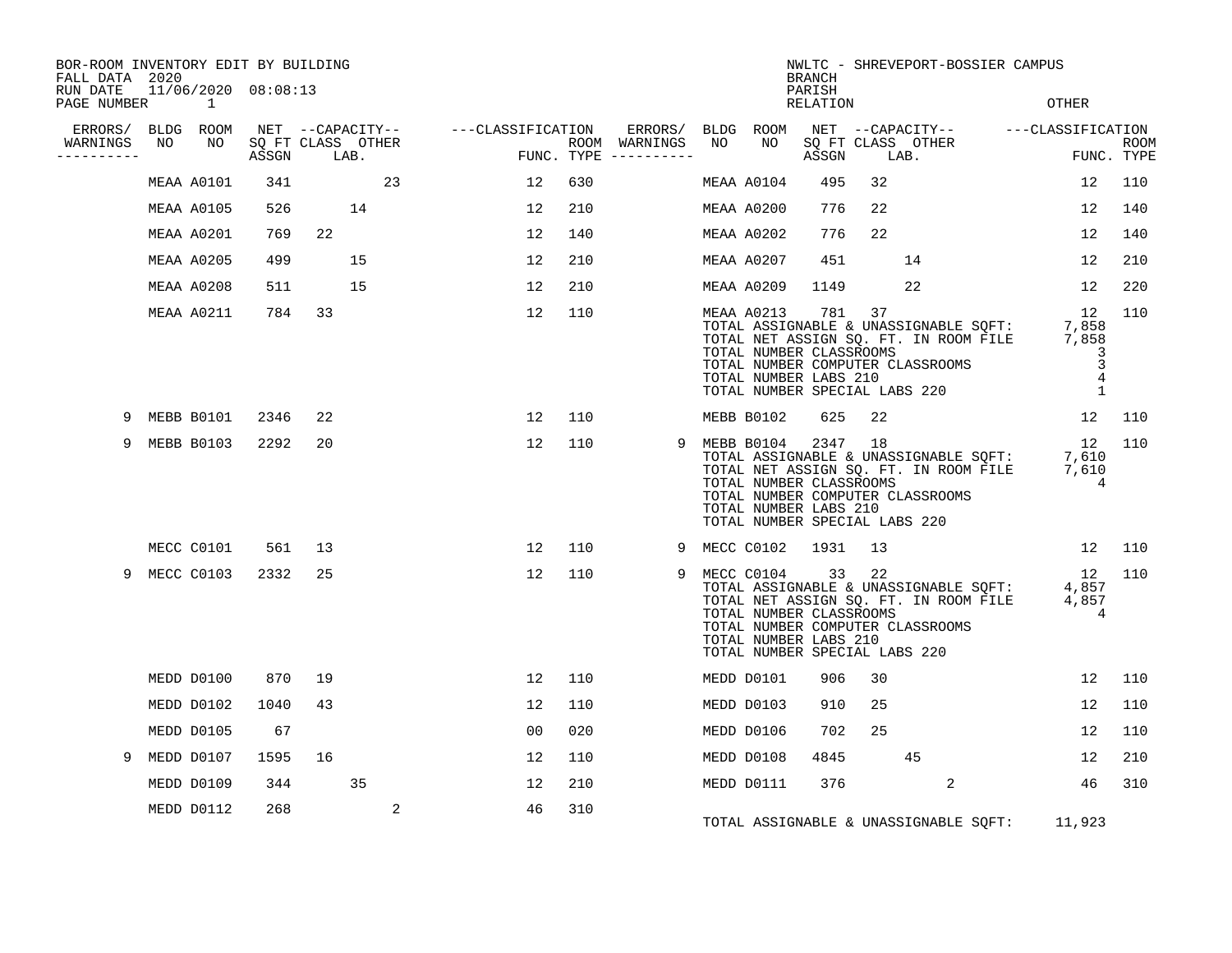| BOR-ROOM INVENTORY EDIT BY BUILDING<br>FALL DATA 2020 |  |                  |                      |    |     |    |                                                                                                                                                                                                              |     | NWLTC - SHREVEPORT-BOSSIER CAMPUS<br><b>BRANCH</b> |  |            |                                                                                   |         |                                                                                                                                                                                                    |                                                        |                           |      |
|-------------------------------------------------------|--|------------------|----------------------|----|-----|----|--------------------------------------------------------------------------------------------------------------------------------------------------------------------------------------------------------------|-----|----------------------------------------------------|--|------------|-----------------------------------------------------------------------------------|---------|----------------------------------------------------------------------------------------------------------------------------------------------------------------------------------------------------|--------------------------------------------------------|---------------------------|------|
| RUN DATE  11/06/2020  08:08:13<br>PAGE NUMBER         |  | $\overline{2}$   |                      |    |     |    |                                                                                                                                                                                                              |     |                                                    |  |            | PARISH<br>RELATION                                                                |         |                                                                                                                                                                                                    | OTHER                                                  |                           |      |
| ERRORS/ BLDG ROOM<br>WARNINGS NO<br>----------        |  |                  | NO SQ FT CLASS OTHER |    |     |    | NET --CAPACITY-- ----CLASSIFICATION ERRORS/BLDGROOM NET --CAPACITY-- ----CLASSIFICATION<br>SQFTCLASS OTHER ROOM WARNINGS NO NO SQFTCLASS OTHER ROOM<br>ASSGN LAB. FUNC.TYPE ----------- ASSGN LAB. FUNC.TYPE |     |                                                    |  |            |                                                                                   |         |                                                                                                                                                                                                    | NO SOFT CLASS OTHER<br>ASSGN LAB. FUN<br>FUNC. TYPE    |                           | ROOM |
|                                                       |  |                  |                      |    |     |    |                                                                                                                                                                                                              |     |                                                    |  |            | TOTAL NUMBER CLASSROOMS<br>TOTAL NUMBER LABS 210<br>TOTAL NUMBER SPECIAL LABS 220 |         | TOTAL NUMBER COMPUTER CLASSROOMS                                                                                                                                                                   | TOTAL NET ASSIGN SQ. FT. IN ROOM FILE 11,856           | 6<br>2                    |      |
|                                                       |  | MEEE E0114       | 729                  | 49 |     |    | 12                                                                                                                                                                                                           | 110 |                                                    |  | MEEE E0115 | 692                                                                               | 49      |                                                                                                                                                                                                    |                                                        | 12                        | 110  |
| 9                                                     |  | MEEE E0116       | 70                   |    | 46  |    | 12                                                                                                                                                                                                           | 210 |                                                    |  | MEEE E0118 | 621                                                                               | 35      |                                                                                                                                                                                                    |                                                        | 12                        | 110  |
|                                                       |  | MEEE E0121       | 1270                 | 35 |     |    | 12                                                                                                                                                                                                           | 110 |                                                    |  | MEEE E0123 | 855                                                                               | 48      |                                                                                                                                                                                                    |                                                        | 12                        | 110  |
|                                                       |  | MEEE E0124       | 987                  | 34 |     |    | 12                                                                                                                                                                                                           | 110 |                                                    |  | MEEE E0125 | 494                                                                               | 20      |                                                                                                                                                                                                    |                                                        | 12                        | 110  |
|                                                       |  | MEEE E0126       | 494                  | 34 |     |    | 12                                                                                                                                                                                                           | 110 |                                                    |  | MEEE E0127 | 1732                                                                              |         | 35                                                                                                                                                                                                 |                                                        | 12                        | 210  |
|                                                       |  | MEEE E0130       | 3190                 |    | 23  |    | 12                                                                                                                                                                                                           | 210 |                                                    |  | MEEE E0141 | 2154                                                                              |         | 150                                                                                                                                                                                                |                                                        | 65                        | 610  |
|                                                       |  | MEEE E0144       | 739                  | 33 |     |    | 12                                                                                                                                                                                                           | 110 |                                                    |  | MEEE E0145 | 714                                                                               |         | 65                                                                                                                                                                                                 |                                                        | 65                        | 610  |
|                                                       |  | MEEE E0146       | 714                  |    |     | 65 | 65                                                                                                                                                                                                           | 610 |                                                    |  | MEEE E0147 | 739                                                                               | 49      |                                                                                                                                                                                                    | 12                                                     |                           | 110  |
|                                                       |  | MEEE E0149       | 503                  | 35 |     |    | 12                                                                                                                                                                                                           | 110 |                                                    |  | MEEE E0150 | 4563                                                                              | 150     |                                                                                                                                                                                                    | 15                                                     |                           | 110  |
|                                                       |  | MEEE E0155       | 2881                 |    | 20  |    | 12                                                                                                                                                                                                           | 210 |                                                    |  | MEEE E0156 | 202                                                                               |         |                                                                                                                                                                                                    |                                                        | 12                        | 215  |
|                                                       |  | MEEE E0157       | 2033                 |    |     | 72 | 12                                                                                                                                                                                                           | 630 | 9                                                  |  | MEEE E0158 | 149                                                                               |         | 34                                                                                                                                                                                                 |                                                        | 12                        | 210  |
|                                                       |  | MEEE E0165       | 1647                 |    | 33  |    | 12                                                                                                                                                                                                           | 210 | 9                                                  |  | MEEE E0167 | 1556                                                                              | 30      |                                                                                                                                                                                                    |                                                        | 12                        | 110  |
|                                                       |  | MEEE E0169       | 3052                 |    | 20  |    | 12                                                                                                                                                                                                           | 220 |                                                    |  | MEEE E0170 | 1163<br>TOTAL NUMBER CLASSROOMS<br>TOTAL NUMBER LABS 210                          |         | 37<br>TOTAL ASSIGNABLE & UNASSIGNABLE SOFT:<br>TOTAL ASSIGNABLE & UNASSIGNABLE SOFT:<br>TOTAL NET ASSIGN SQ. FT. IN ROOM FILE<br>TOTAL NUMBER COMPUTER CLASSROOMS<br>TOTAL NUMBER SPECIAL LABS 220 | 33,943<br>33,943<br>13                                 | 12<br>7<br>$\overline{1}$ | 210  |
|                                                       |  | MEFF F0108       | 583                  | 31 |     |    | 12                                                                                                                                                                                                           | 110 |                                                    |  | MEFF F0109 | 583                                                                               | 20      |                                                                                                                                                                                                    |                                                        | 12                        | 110  |
|                                                       |  | MEFF F0110       | 731                  | 20 |     |    | 12                                                                                                                                                                                                           | 110 |                                                    |  | MEFF F0115 | 782                                                                               | 30      |                                                                                                                                                                                                    | 12                                                     |                           | 110  |
|                                                       |  | MEFF F0118 12500 |                      |    | 100 |    | 12                                                                                                                                                                                                           | 210 | 9                                                  |  | MEFF F0119 | TOTAL NUMBER CLASSROOMS<br>TOTAL NUMBER LABS 210<br>TOTAL NUMBER SPECIAL LABS 220 | 170 150 | TOTAL NET ASSIGN SQ. FT. IN ROOM FILE<br>TOTAL NUMBER COMPUTER CLASSROOMS                                                                                                                          | TOTAL ASSIGNABLE & UNASSIGNABLE SQFT: 15,349<br>15,349 | 12<br>4<br>2              | 210  |